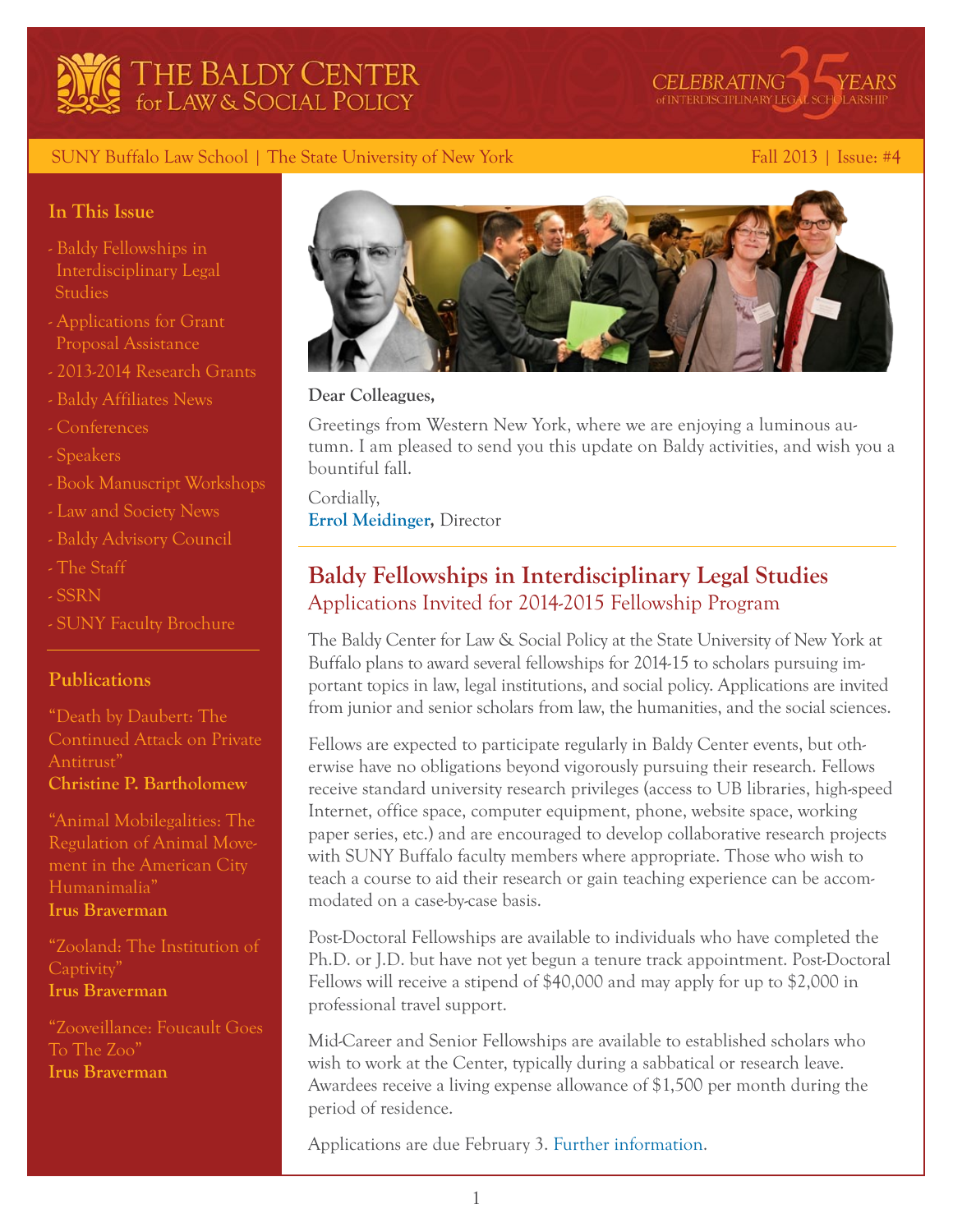["Perception and Decision at](http://buffalo.us6.list-manage.com/track/click?u=9c469ba21bc97eb026344d1d7&id=1d73267cea&e=4ce4c6afb2)  [the Threshold of Tort Law:](http://buffalo.us6.list-manage.com/track/click?u=9c469ba21bc97eb026344d1d7&id=1d73267cea&e=4ce4c6afb2)  [Explaining the Infrequency](http://buffalo.us6.list-manage.com/track/click?u=9c469ba21bc97eb026344d1d7&id=1d73267cea&e=4ce4c6afb2)  [of Claims"](http://buffalo.us6.list-manage.com/track/click?u=9c469ba21bc97eb026344d1d7&id=1d73267cea&e=4ce4c6afb2) **[David M. Engel](http://buffalo.us6.list-manage2.com/track/click?u=9c469ba21bc97eb026344d1d7&id=0c9cd9c84e&e=4ce4c6afb2)**

["Business Lobbying as an](http://buffalo.us6.list-manage2.com/track/click?u=9c469ba21bc97eb026344d1d7&id=0bf3459448&e=4ce4c6afb2)  [Informational Public Good:](http://buffalo.us6.list-manage2.com/track/click?u=9c469ba21bc97eb026344d1d7&id=0bf3459448&e=4ce4c6afb2)  [A Proposal to Tie Tax Deduc](http://buffalo.us6.list-manage2.com/track/click?u=9c469ba21bc97eb026344d1d7&id=0bf3459448&e=4ce4c6afb2)[tions for Lobbying Expenses](http://buffalo.us6.list-manage2.com/track/click?u=9c469ba21bc97eb026344d1d7&id=0bf3459448&e=4ce4c6afb2)  [to Substantive Lobbying](http://buffalo.us6.list-manage2.com/track/click?u=9c469ba21bc97eb026344d1d7&id=0bf3459448&e=4ce4c6afb2)  [Disclosure"](http://buffalo.us6.list-manage2.com/track/click?u=9c469ba21bc97eb026344d1d7&id=0bf3459448&e=4ce4c6afb2) **[Michael Halberstam](http://buffalo.us6.list-manage1.com/track/click?u=9c469ba21bc97eb026344d1d7&id=a9ad25d561&e=4ce4c6afb2) and [Stuart Lazar](http://buffalo.us6.list-manage.com/track/click?u=9c469ba21bc97eb026344d1d7&id=b02aaae8b5&e=4ce4c6afb2)**

["In This, the Winter of Our](http://buffalo.us6.list-manage.com/track/click?u=9c469ba21bc97eb026344d1d7&id=4827882fc6&e=4ce4c6afb2)  [Discontent: Legal Practice,](http://buffalo.us6.list-manage.com/track/click?u=9c469ba21bc97eb026344d1d7&id=4827882fc6&e=4ce4c6afb2)  [Legal Education, and the](http://buffalo.us6.list-manage.com/track/click?u=9c469ba21bc97eb026344d1d7&id=4827882fc6&e=4ce4c6afb2)  [Culture of Distrust"](http://buffalo.us6.list-manage.com/track/click?u=9c469ba21bc97eb026344d1d7&id=4827882fc6&e=4ce4c6afb2) **[Alfred S. Konefsky](http://buffalo.us6.list-manage1.com/track/click?u=9c469ba21bc97eb026344d1d7&id=2ae116ecbe&e=4ce4c6afb2) and [Barry Sullivan](http://buffalo.us6.list-manage.com/track/click?u=9c469ba21bc97eb026344d1d7&id=dee8a63416&e=4ce4c6afb2)**

["Windsor Beyond Marriage:](http://buffalo.us6.list-manage2.com/track/click?u=9c469ba21bc97eb026344d1d7&id=15e22d8f0a&e=4ce4c6afb2)  [Due Process, Equality, and](http://buffalo.us6.list-manage2.com/track/click?u=9c469ba21bc97eb026344d1d7&id=15e22d8f0a&e=4ce4c6afb2)  [Undocumented Immigration"](http://buffalo.us6.list-manage2.com/track/click?u=9c469ba21bc97eb026344d1d7&id=15e22d8f0a&e=4ce4c6afb2) **[Anthony O'Rourke](http://buffalo.us6.list-manage.com/track/click?u=9c469ba21bc97eb026344d1d7&id=588ea3e1af&e=4ce4c6afb2)**

["From Citizen Suits to Con](http://buffalo.us6.list-manage.com/track/click?u=9c469ba21bc97eb026344d1d7&id=a78a6d06cf&e=4ce4c6afb2)[servation Easements: The](http://buffalo.us6.list-manage.com/track/click?u=9c469ba21bc97eb026344d1d7&id=a78a6d06cf&e=4ce4c6afb2)  [Increasing Private Role in](http://buffalo.us6.list-manage.com/track/click?u=9c469ba21bc97eb026344d1d7&id=a78a6d06cf&e=4ce4c6afb2)  [Public Permit Enforcement"](http://buffalo.us6.list-manage.com/track/click?u=9c469ba21bc97eb026344d1d7&id=a78a6d06cf&e=4ce4c6afb2) **[Jessica Owley](http://buffalo.us6.list-manage.com/track/click?u=9c469ba21bc97eb026344d1d7&id=c1eeb24e86&e=4ce4c6afb2)**

["Property Constructs and Na](http://buffalo.us6.list-manage1.com/track/click?u=9c469ba21bc97eb026344d1d7&id=12de65d9f3&e=4ce4c6afb2)[ture's Challenge to Perpetuity"](http://buffalo.us6.list-manage1.com/track/click?u=9c469ba21bc97eb026344d1d7&id=12de65d9f3&e=4ce4c6afb2) **[Jessica Owley](http://buffalo.us6.list-manage.com/track/click?u=9c469ba21bc97eb026344d1d7&id=1936dac508&e=4ce4c6afb2)**

["The Increasing Privatization](http://buffalo.us6.list-manage.com/track/click?u=9c469ba21bc97eb026344d1d7&id=4a61e3241b&e=4ce4c6afb2)  [of Environmental Permitting"](http://buffalo.us6.list-manage.com/track/click?u=9c469ba21bc97eb026344d1d7&id=4a61e3241b&e=4ce4c6afb2) **[Jessica Owley](http://buffalo.us6.list-manage.com/track/click?u=9c469ba21bc97eb026344d1d7&id=1936dac508&e=4ce4c6afb2)**

["What Exactly are Exactions?"](http://buffalo.us6.list-manage.com/track/click?u=9c469ba21bc97eb026344d1d7&id=8b50f3131f&e=4ce4c6afb2) **[Jessica Owley](http://buffalo.us6.list-manage1.com/track/click?u=9c469ba21bc97eb026344d1d7&id=e825bc31c1&e=4ce4c6afb2)**

["Urban Politics and the](http://buffalo.us6.list-manage.com/track/click?u=9c469ba21bc97eb026344d1d7&id=8e4ad300cd&e=4ce4c6afb2)  [Assimilation of Immigrant](http://buffalo.us6.list-manage.com/track/click?u=9c469ba21bc97eb026344d1d7&id=8e4ad300cd&e=4ce4c6afb2)  [Voters"](http://buffalo.us6.list-manage.com/track/click?u=9c469ba21bc97eb026344d1d7&id=8e4ad300cd&e=4ce4c6afb2) **[Rick Su](http://buffalo.us6.list-manage2.com/track/click?u=9c469ba21bc97eb026344d1d7&id=09d8caf1ab&e=4ce4c6afb2)**

["Mitigating the Impacts of the](http://buffalo.us6.list-manage.com/track/click?u=9c469ba21bc97eb026344d1d7&id=e784bd0656&e=4ce4c6afb2)  [Renewable Energy Gold Rush"](http://buffalo.us6.list-manage.com/track/click?u=9c469ba21bc97eb026344d1d7&id=e784bd0656&e=4ce4c6afb2) **[Amy Wilson Morris](http://buffalo.us6.list-manage1.com/track/click?u=9c469ba21bc97eb026344d1d7&id=354a456b45&e=4ce4c6afb2) and [Jessica Owley](http://buffalo.us6.list-manage2.com/track/click?u=9c469ba21bc97eb026344d1d7&id=79d6f55619&e=4ce4c6afb2)**

### **2013-2014 Fellows**



**Or Bassok** completed his Doctorate of the Science of Law (JSD) at Yale Law School in 2013. His recent [articles](http://buffalo.us6.list-manage.com/track/click?u=9c469ba21bc97eb026344d1d7&id=8d6ba63278&e=4ce4c6afb2) examine the relations between the sociological legitimacy of the American Supreme Court and its normative legitimacy; the effect of the rise of public opinion polls on the Court's legitimacy; different social imaginaries and their influence on legal expertise; originalism as a method of esoteric writing; the American constitutional identity and the effects of media coverage on the legiti-

macy of national high courts. As a Tikvah Scholar at New York University School of Law during the 2012-13 academic year, he examined the prospects of developing a constitutional identity for Israel. At Yale, he was a Fulbright scholar and a Robina Foundation Visiting Human Rights Fellow (2011-12). Before going to Yale and after completing his law degrees at the Hebrew University, he served as a defense attorney in the Israeli Defense Forces where he defended soldiers before military courts and the Israeli Supreme Court. His last case before the Israeli Supreme Court dealt with the evidentiary meaning of defendant's failure to testify in trial [\(Milstein v. Chief](http://buffalo.us6.list-manage.com/track/click?u=9c469ba21bc97eb026344d1d7&id=745b3ae955&e=4ce4c6afb2)  [Military Prosecutor](http://buffalo.us6.list-manage.com/track/click?u=9c469ba21bc97eb026344d1d7&id=745b3ae955&e=4ce4c6afb2)). As an Interdisciplinary Legal Studies Fellow at the Baldy Center, Or is investigating the role of low politics in constitutional thinking.



**Jesse J. Norris** completed a Ph.D. in sociology at the University of Wisconsin-Madison, and earned a J.D. from the University of Wisconsin Law School. His dissertation examined innovative forms of governance in European anti-poverty policy, based on case studies in Ireland and Portugal. Since graduating from law school, he has served as a visiting professor at Beloit College, worked as a staff attorney for four trial court judges, and started an independent estate planning practice.

His legal scholarship focuses on the governance of legal systems, often drawing on sociological theory or methodology to shed light on contemporary policy problems in the criminal justice system. Recent publications have analyzed judicial sentence modification doctrines, earned release policies, and state commissions to ameliorate racial disparities in criminal justice. Jesse's current research investigates alleged entrapment in domestic terrorism prosecutions. This research aims to document and explain the apparent prevalence of entrapment in terrorism investigations since 9/11, including the recent spread of entrapment allegations to cases of environmental or left-wing terrorism. It will also clarify the normative and social-scientific bases for critiquing current informant practices, and evaluate the potential of specific doctrinal and administrative reforms to prevent entrapment abuses.



**Anna Su** is a 2013 graduate of Harvard Law School's Doctor of Juridical Science (SJD) program. Her dissertation is a historical recovery of the American origins of our contemporary international legal regime on religious freedom. She completed the LLM program at Harvard Law School and obtained her first law degree (JD) as well as an undergraduate degree in Political Science (BA) from the Ateneo de Manila University. Prior to going to Harvard, she worked as a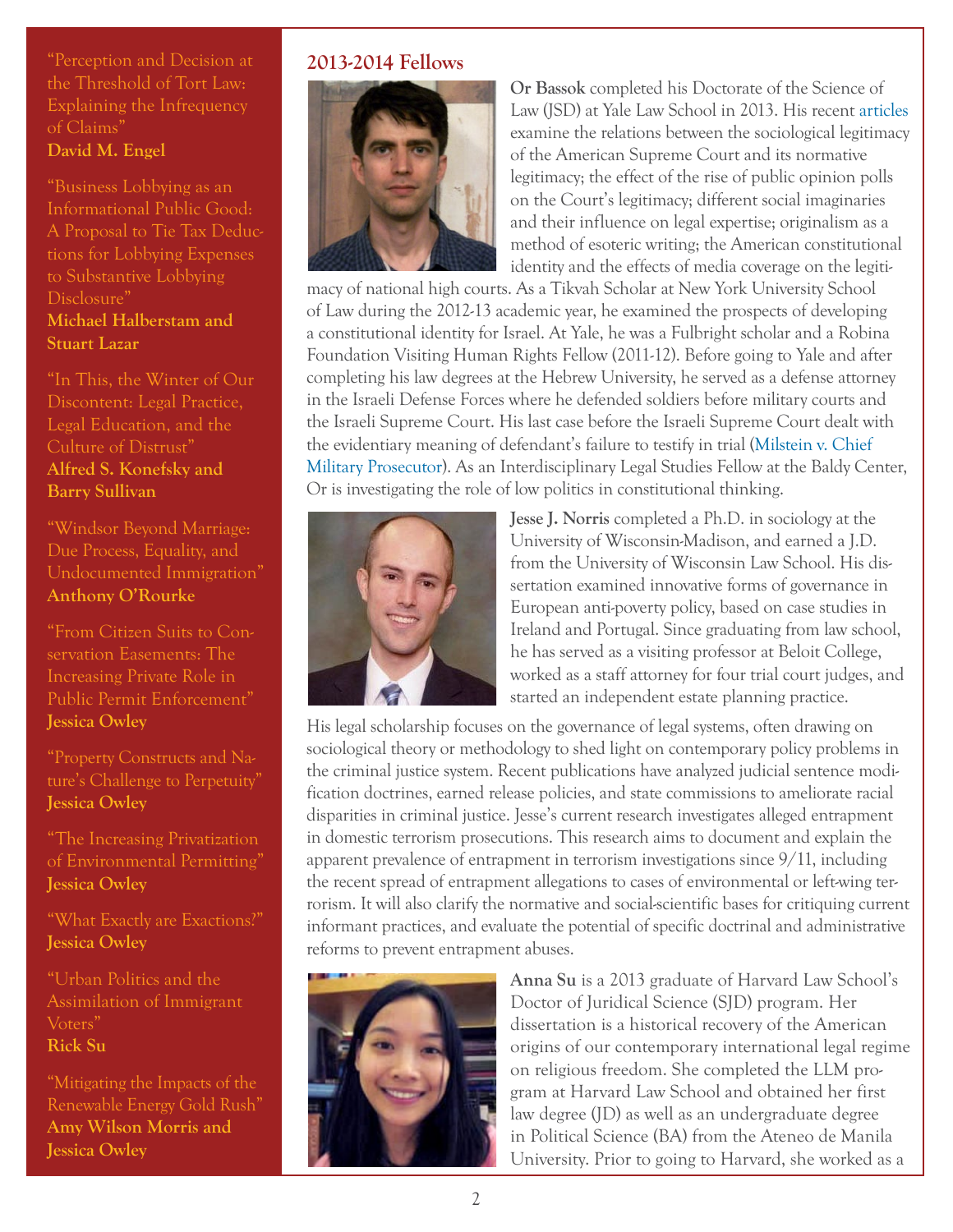["Green Siting for Green](http://buffalo.us6.list-manage1.com/track/click?u=9c469ba21bc97eb026344d1d7&id=af2ef4edc6&e=4ce4c6afb2)  [Energy"](http://buffalo.us6.list-manage1.com/track/click?u=9c469ba21bc97eb026344d1d7&id=af2ef4edc6&e=4ce4c6afb2) **[Amy Wilson Morris,](http://buffalo.us6.list-manage1.com/track/click?u=9c469ba21bc97eb026344d1d7&id=354a456b45&e=4ce4c6afb2) [Jessica](http://buffalo.us6.list-manage.com/track/click?u=9c469ba21bc97eb026344d1d7&id=0809bb1ba3&e=4ce4c6afb2)  [Owley](http://buffalo.us6.list-manage.com/track/click?u=9c469ba21bc97eb026344d1d7&id=0809bb1ba3&e=4ce4c6afb2) and [Emily Capello](http://buffalo.us6.list-manage1.com/track/click?u=9c469ba21bc97eb026344d1d7&id=f652b498d9&e=4ce4c6afb2)**

#### **Global Research Network**

The Baldy Center is just one node in a growing international network of organizations that advance interdisciplinary research on law, legal institutions and social policy. Below are some of the other members of the global network:

[American Bar Foundation](http://buffalo.us6.list-manage.com/track/click?u=9c469ba21bc97eb026344d1d7&id=969073ca1f&e=4ce4c6afb2)

[Centre for Criminology &](http://buffalo.us6.list-manage.com/track/click?u=9c469ba21bc97eb026344d1d7&id=34bda95e11&e=4ce4c6afb2)  [Sociolegal Studies University](http://buffalo.us6.list-manage.com/track/click?u=9c469ba21bc97eb026344d1d7&id=34bda95e11&e=4ce4c6afb2)  [of Toronto](http://buffalo.us6.list-manage.com/track/click?u=9c469ba21bc97eb026344d1d7&id=34bda95e11&e=4ce4c6afb2)

[Centre for Innovation Law](http://buffalo.us6.list-manage.com/track/click?u=9c469ba21bc97eb026344d1d7&id=9de6808e1e&e=4ce4c6afb2)  [and Policy, University of](http://buffalo.us6.list-manage.com/track/click?u=9c469ba21bc97eb026344d1d7&id=9de6808e1e&e=4ce4c6afb2)  [Toronto School of Law](http://buffalo.us6.list-manage.com/track/click?u=9c469ba21bc97eb026344d1d7&id=9de6808e1e&e=4ce4c6afb2)

[Center on the Global Legal](http://buffalo.us6.list-manage.com/track/click?u=9c469ba21bc97eb026344d1d7&id=83737b75fe&e=4ce4c6afb2)  [Profession, Indiana Univer](http://buffalo.us6.list-manage.com/track/click?u=9c469ba21bc97eb026344d1d7&id=83737b75fe&e=4ce4c6afb2)[sity, Bloomington](http://buffalo.us6.list-manage.com/track/click?u=9c469ba21bc97eb026344d1d7&id=83737b75fe&e=4ce4c6afb2)

[Center for Law & Globaliza](http://buffalo.us6.list-manage.com/track/click?u=9c469ba21bc97eb026344d1d7&id=b0205eb4a7&e=4ce4c6afb2)[tion, University of Illinois](http://buffalo.us6.list-manage.com/track/click?u=9c469ba21bc97eb026344d1d7&id=b0205eb4a7&e=4ce4c6afb2)

[Center for Law, Society, and](http://buffalo.us6.list-manage1.com/track/click?u=9c469ba21bc97eb026344d1d7&id=1a416aa58b&e=4ce4c6afb2)  [Bloomington](http://buffalo.us6.list-manage1.com/track/click?u=9c469ba21bc97eb026344d1d7&id=1a416aa58b&e=4ce4c6afb2)

[Center for Law & Society,](http://buffalo.us6.list-manage2.com/track/click?u=9c469ba21bc97eb026344d1d7&id=5a80591aae&e=4ce4c6afb2)  [University of Edinburgh](http://buffalo.us6.list-manage2.com/track/click?u=9c469ba21bc97eb026344d1d7&id=5a80591aae&e=4ce4c6afb2)

[Center in Law, Society, and](http://buffalo.us6.list-manage.com/track/click?u=9c469ba21bc97eb026344d1d7&id=65e29f884b&e=4ce4c6afb2)  [fornia Irvine](http://buffalo.us6.list-manage.com/track/click?u=9c469ba21bc97eb026344d1d7&id=65e29f884b&e=4ce4c6afb2)

[Centre for Socio-Legal Stud](http://buffalo.us6.list-manage2.com/track/click?u=9c469ba21bc97eb026344d1d7&id=d3c095cb72&e=4ce4c6afb2)[ies, Oxford University](http://buffalo.us6.list-manage2.com/track/click?u=9c469ba21bc97eb026344d1d7&id=d3c095cb72&e=4ce4c6afb2)

[Center for the Study of Law](http://buffalo.us6.list-manage1.com/track/click?u=9c469ba21bc97eb026344d1d7&id=70c0158224&e=4ce4c6afb2)  [& Society, University of](http://buffalo.us6.list-manage1.com/track/click?u=9c469ba21bc97eb026344d1d7&id=70c0158224&e=4ce4c6afb2)  [California at Berkeley](http://buffalo.us6.list-manage1.com/track/click?u=9c469ba21bc97eb026344d1d7&id=70c0158224&e=4ce4c6afb2)

[Collaborative Research Cen](http://buffalo.us6.list-manage.com/track/click?u=9c469ba21bc97eb026344d1d7&id=f8c835317f&e=4ce4c6afb2)[ter 597 "Transformations of](http://buffalo.us6.list-manage.com/track/click?u=9c469ba21bc97eb026344d1d7&id=f8c835317f&e=4ce4c6afb2)  [the State," Bremen](http://buffalo.us6.list-manage.com/track/click?u=9c469ba21bc97eb026344d1d7&id=f8c835317f&e=4ce4c6afb2)

law clerk in the Philippine Supreme Court, and was a consultant to the Philippine government negotiating panel in its peace talks with the Moro Islamic Liberation Front. Her publications include: ["Religious Law as Foreign Law in](http://buffalo.us6.list-manage.com/track/click?u=9c469ba21bc97eb026344d1d7&id=bfeaac2b40&e=4ce4c6afb2)  [Constitutional Interpretation](http://buffalo.us6.list-manage.com/track/click?u=9c469ba21bc97eb026344d1d7&id=bfeaac2b40&e=4ce4c6afb2)" (International Journal of Constitutional Law) and "[Woodrow Wilson and the Origins of the International Law on Religious](http://buffalo.us6.list-manage.com/track/click?u=9c469ba21bc97eb026344d1d7&id=2e0700489f&e=4ce4c6afb2)  [Freedom"](http://buffalo.us6.list-manage.com/track/click?u=9c469ba21bc97eb026344d1d7&id=2e0700489f&e=4ce4c6afb2) (Journal of the History of International Law). During her stay at the Baldy Center, she is turning her dissertation into a book manuscript and, in addition, examining the extraterritoriality of the First Amendment.



**Kaja Tretjak** holds a law degree from the University of California, Berkeley (Boalt Hall), a B.A. from Columbia University, and is completing her Ph.D. in anthropology at the City University of New York, Graduate Center. Grounded in over two years of ethnographic fieldwork, her doctoral dissertation explores the contemporary resurgence of libertarianism in the U.S. Her research shows how established libertarian organizations, a key component of the longstanding U.S.

conservative coalition, have helped infuse libertarianism with renewed relevance for a generation of youth disenchanted with existing political economic arrangements, many of whom have taken up this knowledge on their own terms in ways that threaten the very political coalition that enabled its popularity. The project further traces an emerging crisis of state legitimacy across political and ideological boundaries, illustrating the centrality of cultural formations beyond policy and electoral politics to the largest popular movement motivated by distinctly libertarian ideas in the postwar period. Kaja is a co-founder of two grassroots, non-profit organizations: [Hol](http://buffalo.us6.list-manage.com/track/click?u=9c469ba21bc97eb026344d1d7&id=b5bd330607&e=4ce4c6afb2)[laback!,](http://buffalo.us6.list-manage.com/track/click?u=9c469ba21bc97eb026344d1d7&id=b5bd330607&e=4ce4c6afb2) an international movement to end street harassment, and [Students Active](http://buffalo.us6.list-manage1.com/track/click?u=9c469ba21bc97eb026344d1d7&id=97a244f017&e=4ce4c6afb2)  [For Ending Rape \(SAFER\)](http://buffalo.us6.list-manage1.com/track/click?u=9c469ba21bc97eb026344d1d7&id=97a244f017&e=4ce4c6afb2), dedicated to fighting sexual violence and rape culture by empowering student-led campaigns to reform how universities handle sexual assault.

# <span id="page-2-0"></span>**Applications for Grant Proposal Assistance Invited**

The Baldy Center has a new program to provide proposal development support for law and policy related research funding. Applications for proposal development support are due **November 11**. Decisions will be made by December 2. Non-adjunct UB faculty members are eligible to apply. Please sign in to the Baldy Center webpage and use our [online form](http://buffalo.us6.list-manage1.com/track/click?u=9c469ba21bc97eb026344d1d7&id=3ece86abbb&e=4ce4c6afb2) to submit your application.

### **2014-2015 Research Grant Application**

The Baldy Center expects to provide funding for a number of UB faculty research projects during 2014-2015. The Center supports research in the broad, interdisciplinary arena of law, legal institutions, and social policy. The Center welcomes both stand-alone and collaborative proposals, as well as proposals aimed at producing baseline research to help garner external funding. Applications due **March 24, 2014**. [Further information.](http://buffalo.us6.list-manage.com/track/click?u=9c469ba21bc97eb026344d1d7&id=5b826e8f07&e=4ce4c6afb2)

### **2014-2015 Conference Grant Application**

The Baldy Center expects to sponsor several conferences and workshops in 2014- 2015 on topics related to law, legal institutions, and social policy. These may range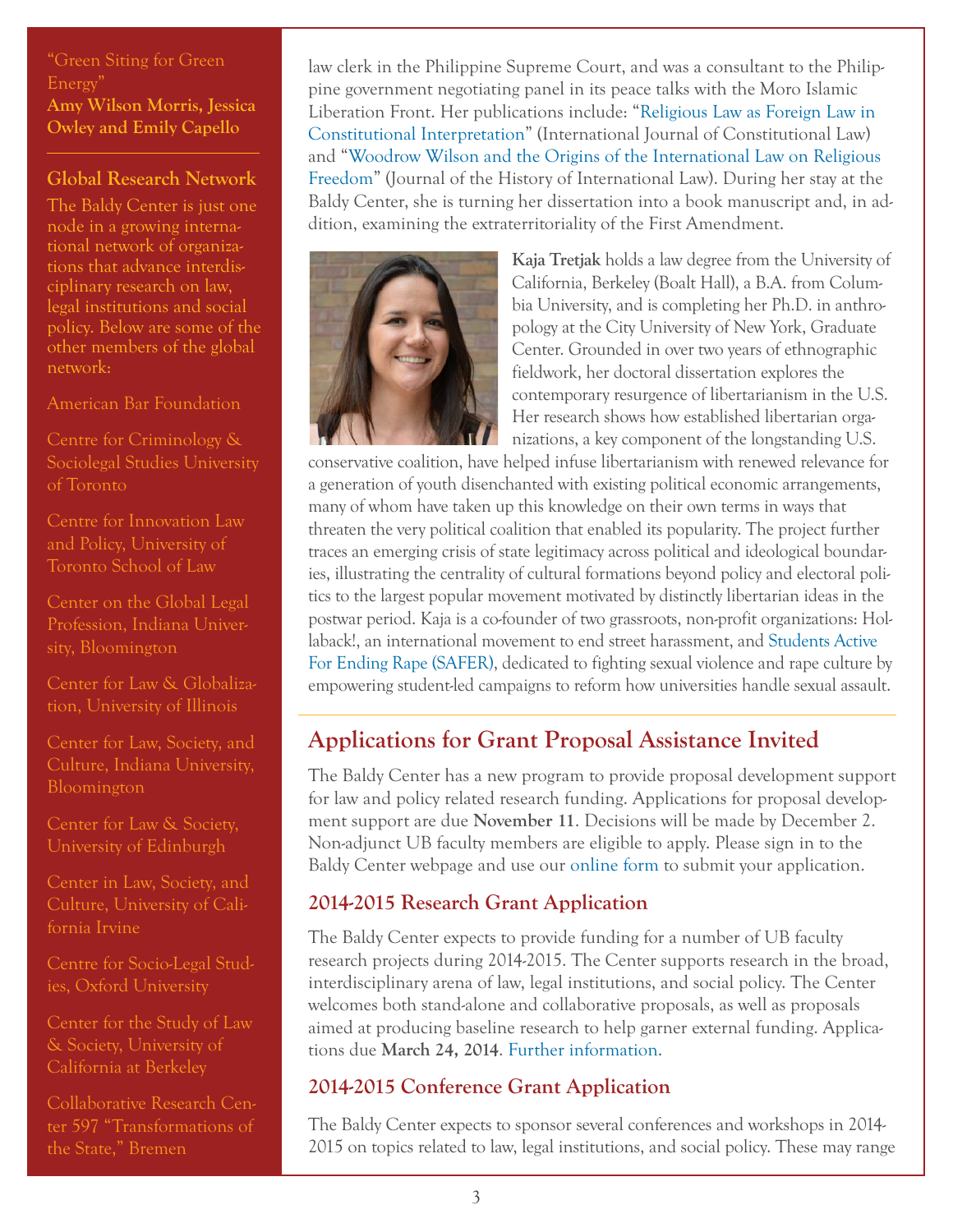[Critical Research Laboratory](http://buffalo.us6.list-manage.com/track/click?u=9c469ba21bc97eb026344d1d7&id=f0f95340a6&e=4ce4c6afb2)  [in Law & Society, University](http://buffalo.us6.list-manage.com/track/click?u=9c469ba21bc97eb026344d1d7&id=f0f95340a6&e=4ce4c6afb2)  [of Toronto](http://buffalo.us6.list-manage.com/track/click?u=9c469ba21bc97eb026344d1d7&id=f0f95340a6&e=4ce4c6afb2)

[Global Legal Studies Center,](http://buffalo.us6.list-manage1.com/track/click?u=9c469ba21bc97eb026344d1d7&id=34035181db&e=4ce4c6afb2)  [University of Wisconsin Law](http://buffalo.us6.list-manage1.com/track/click?u=9c469ba21bc97eb026344d1d7&id=34035181db&e=4ce4c6afb2)  [School](http://buffalo.us6.list-manage1.com/track/click?u=9c469ba21bc97eb026344d1d7&id=34035181db&e=4ce4c6afb2)

[Institute for Law & Society,](http://buffalo.us6.list-manage.com/track/click?u=9c469ba21bc97eb026344d1d7&id=f76c2509d7&e=4ce4c6afb2)  [New York University School](http://buffalo.us6.list-manage.com/track/click?u=9c469ba21bc97eb026344d1d7&id=f76c2509d7&e=4ce4c6afb2)  [of Law](http://buffalo.us6.list-manage.com/track/click?u=9c469ba21bc97eb026344d1d7&id=f76c2509d7&e=4ce4c6afb2)

[Institute for Legal Studies,](http://buffalo.us6.list-manage1.com/track/click?u=9c469ba21bc97eb026344d1d7&id=00b909248c&e=4ce4c6afb2)  [University of Wisconsin Law](http://buffalo.us6.list-manage1.com/track/click?u=9c469ba21bc97eb026344d1d7&id=00b909248c&e=4ce4c6afb2)  [School](http://buffalo.us6.list-manage1.com/track/click?u=9c469ba21bc97eb026344d1d7&id=00b909248c&e=4ce4c6afb2)

[Institute on Law and Social](http://buffalo.us6.list-manage.com/track/click?u=9c469ba21bc97eb026344d1d7&id=f76c2509d7&e=4ce4c6afb2)  [Policy, University of Califor](http://buffalo.us6.list-manage.com/track/click?u=9c469ba21bc97eb026344d1d7&id=f76c2509d7&e=4ce4c6afb2)[nia Berkeley](http://buffalo.us6.list-manage.com/track/click?u=9c469ba21bc97eb026344d1d7&id=f76c2509d7&e=4ce4c6afb2)

[Law Societies & Justice, Uni](http://buffalo.us6.list-manage.com/track/click?u=9c469ba21bc97eb026344d1d7&id=cb1c440df8&e=4ce4c6afb2)[versity of Washington](http://buffalo.us6.list-manage.com/track/click?u=9c469ba21bc97eb026344d1d7&id=cb1c440df8&e=4ce4c6afb2)

[The Law and Society](http://buffalo.us6.list-manage1.com/track/click?u=9c469ba21bc97eb026344d1d7&id=17fd853dde&e=4ce4c6afb2)  **[Association](http://buffalo.us6.list-manage1.com/track/click?u=9c469ba21bc97eb026344d1d7&id=17fd853dde&e=4ce4c6afb2)** 

[Leuven Centre for Global](http://buffalo.us6.list-manage.com/track/click?u=9c469ba21bc97eb026344d1d7&id=69bb005236&e=4ce4c6afb2)  [Governance Studies](http://buffalo.us6.list-manage.com/track/click?u=9c469ba21bc97eb026344d1d7&id=69bb005236&e=4ce4c6afb2)

[Onati International Institute](http://buffalo.us6.list-manage1.com/track/click?u=9c469ba21bc97eb026344d1d7&id=983e752172&e=4ce4c6afb2)  [for the Sociology of Law](http://buffalo.us6.list-manage1.com/track/click?u=9c469ba21bc97eb026344d1d7&id=983e752172&e=4ce4c6afb2)

[National Science Foundation](http://buffalo.us6.list-manage.com/track/click?u=9c469ba21bc97eb026344d1d7&id=4ffc7f5daf&e=4ce4c6afb2)

[Program in Law and Public](http://buffalo.us6.list-manage.com/track/click?u=9c469ba21bc97eb026344d1d7&id=05289b9b4d&e=4ce4c6afb2)  [Affairs, Princeton University](http://buffalo.us6.list-manage.com/track/click?u=9c469ba21bc97eb026344d1d7&id=05289b9b4d&e=4ce4c6afb2)

[Regulatory Institutions Net](http://buffalo.us6.list-manage.com/track/click?u=9c469ba21bc97eb026344d1d7&id=5a890d1bc6&e=4ce4c6afb2)[work \(RegNet\), Australian](http://buffalo.us6.list-manage.com/track/click?u=9c469ba21bc97eb026344d1d7&id=5a890d1bc6&e=4ce4c6afb2)  [National University](http://buffalo.us6.list-manage.com/track/click?u=9c469ba21bc97eb026344d1d7&id=5a890d1bc6&e=4ce4c6afb2)

[Society for Empirical Legal](http://buffalo.us6.list-manage.com/track/click?u=9c469ba21bc97eb026344d1d7&id=5a890d1bc6&e=4ce4c6afb2)  [Studies, Cornell University](http://buffalo.us6.list-manage.com/track/click?u=9c469ba21bc97eb026344d1d7&id=5a890d1bc6&e=4ce4c6afb2)

[Sociolegal Studies Association](http://buffalo.us6.list-manage2.com/track/click?u=9c469ba21bc97eb026344d1d7&id=2c006e683d&e=4ce4c6afb2)

[Socio-Legal Research Centre,](http://buffalo.us6.list-manage.com/track/click?u=9c469ba21bc97eb026344d1d7&id=460ac8c755&e=4ce4c6afb2)  [Griffith University](http://buffalo.us6.list-manage.com/track/click?u=9c469ba21bc97eb026344d1d7&id=460ac8c755&e=4ce4c6afb2)

[USC Center for Law, History](http://buffalo.us6.list-manage.com/track/click?u=9c469ba21bc97eb026344d1d7&id=58a6f6bec4&e=4ce4c6afb2)  [and Culture](http://buffalo.us6.list-manage.com/track/click?u=9c469ba21bc97eb026344d1d7&id=58a6f6bec4&e=4ce4c6afb2)

[World Consortium of Law](http://buffalo.us6.list-manage.com/track/click?u=9c469ba21bc97eb026344d1d7&id=5f5e87d88c&e=4ce4c6afb2)  [and Society](http://buffalo.us6.list-manage.com/track/click?u=9c469ba21bc97eb026344d1d7&id=5f5e87d88c&e=4ce4c6afb2)

York Centre for Public Policy and La[w](http://ycppl.info.yorku.ca/)

from small, narrowly focused events aimed at intensive discussion (workshops) to larger events involving more participants and guest presentations (conferences). The Center does not serve as a general source of funding for UB conferences and public events on campus, but will occasionally contribute as a co-sponsor to campus events related to the Center's mission. Applications due **March 3, 2014**. [Further information](http://buffalo.us6.list-manage1.com/track/click?u=9c469ba21bc97eb026344d1d7&id=35e72b05b8&e=4ce4c6afb2).

# **External Grant Information**

The Baldy Center maintains an up-to-date list of funding opportunities for interdisciplinary legal research. [Further information.](http://buffalo.us6.list-manage.com/track/click?u=9c469ba21bc97eb026344d1d7&id=85b30dde34&e=4ce4c6afb2)

# <span id="page-3-0"></span>**2013-2014 Research Grants**

**[Sharmistha Bagchi-Sen](http://www.acsu.buffalo.edu/~geosbs/)**, Geography, "Shrinking Cities: Measuring the Social Impacts of Urban Decline Land Management Policies"

**[Samantha Barbas](http://buffalo.us6.list-manage1.com/track/click?u=9c469ba21bc97eb026344d1d7&id=6e53e3c29c&e=4ce4c6afb2)**, Law, "The Laws of Image"

**[Irus Braverman](http://buffalo.us6.list-manage.com/track/click?u=9c469ba21bc97eb026344d1d7&id=2858e86ba0&e=4ce4c6afb2)**, Law, "Occupying Nature: The Project of Colonial Conservation in Israel/Palestine"

**[Jessica Castner](http://buffalo.us6.list-manage.com/track/click?u=9c469ba21bc97eb026344d1d7&id=a081a014e9&e=4ce4c6afb2)**, Nursing, "Complaint-Specific Protocols: Layers of Regulation and Emergency Nurse Scope of Practice"

**[Robert Granfield](http://buffalo.us6.list-manage1.com/track/click?u=9c469ba21bc97eb026344d1d7&id=be473cfb87&e=4ce4c6afb2)**, Sociology, "The Meaning of and Challenges to Pro Bono Work in Chinese Lawyering: A Sociological Analysis"

**[Eiichiro Kazumori](http://buffalo.us6.list-manage.com/track/click?u=9c469ba21bc97eb026344d1d7&id=1b44bf041f&e=4ce4c6afb2)**, Economics, "US Treasury Auctions after the Financial Crisis"

**[Jessica Owley](http://buffalo.us6.list-manage.com/track/click?u=9c469ba21bc97eb026344d1d7&id=9171be6ac7&e=4ce4c6afb2)**, Law, "Collaborative Conservation Easement Research"

**[Harvey D. Palmer](http://buffalo.us6.list-manage.com/track/click?u=9c469ba21bc97eb026344d1d7&id=b32f3fd16c&e=4ce4c6afb2)**, Political Science, "University Affiliations of Supreme Court Justices and Attorneys: How Educational Networks Influence Court Decisions"

**[Remla Parthasarathy](http://buffalo.us6.list-manage1.com/track/click?u=9c469ba21bc97eb026344d1d7&id=306f89adc4&e=4ce4c6afb2)**, and **[Suzanne Tomkins](http://buffalo.us6.list-manage1.com/track/click?u=9c469ba21bc97eb026344d1d7&id=a7727b95fc&e=4ce4c6afb2)**, Law, "Identifying and Depicting the Impact of Culture in Intimate Partner Violence Cases"

**[Kenneth Shockley](http://buffalo.us6.list-manage.com/track/click?u=9c469ba21bc97eb026344d1d7&id=118e4a9cb0&e=4ce4c6afb2)**, Philosophy, "Ethical Dimensions of Climate Change Loss and Damage Protocols"

# <span id="page-3-1"></span>**Baldy Affiliates News**

# **Former Baldy Director Named Distinguished Service Professor**

Three new faculty members have joined the Baldy community at the SUNY at Buffalo Law School.



**[Anya Bernstein](http://buffalo.us6.list-manage.com/track/click?u=9c469ba21bc97eb026344d1d7&id=3c4b547fd2&e=4ce4c6afb2)**, is an interdisciplinary scholar with a J.D. from Yale and a Ph.D. in Anthropology from the University of Chicago. Her scholarship examines legitimation in democratic politics and the mutual construction of governments and publics. More information about her can be found in the SUNY Buffalo Law Links article, "[New Professor Anya Bernstein has a Deep Interest](http://buffalo.us6.list-manage.com/track/click?u=9c469ba21bc97eb026344d1d7&id=7a54521cb2&e=4ce4c6afb2)  [in Taiwan and China.](http://buffalo.us6.list-manage.com/track/click?u=9c469ba21bc97eb026344d1d7&id=7a54521cb2&e=4ce4c6afb2)"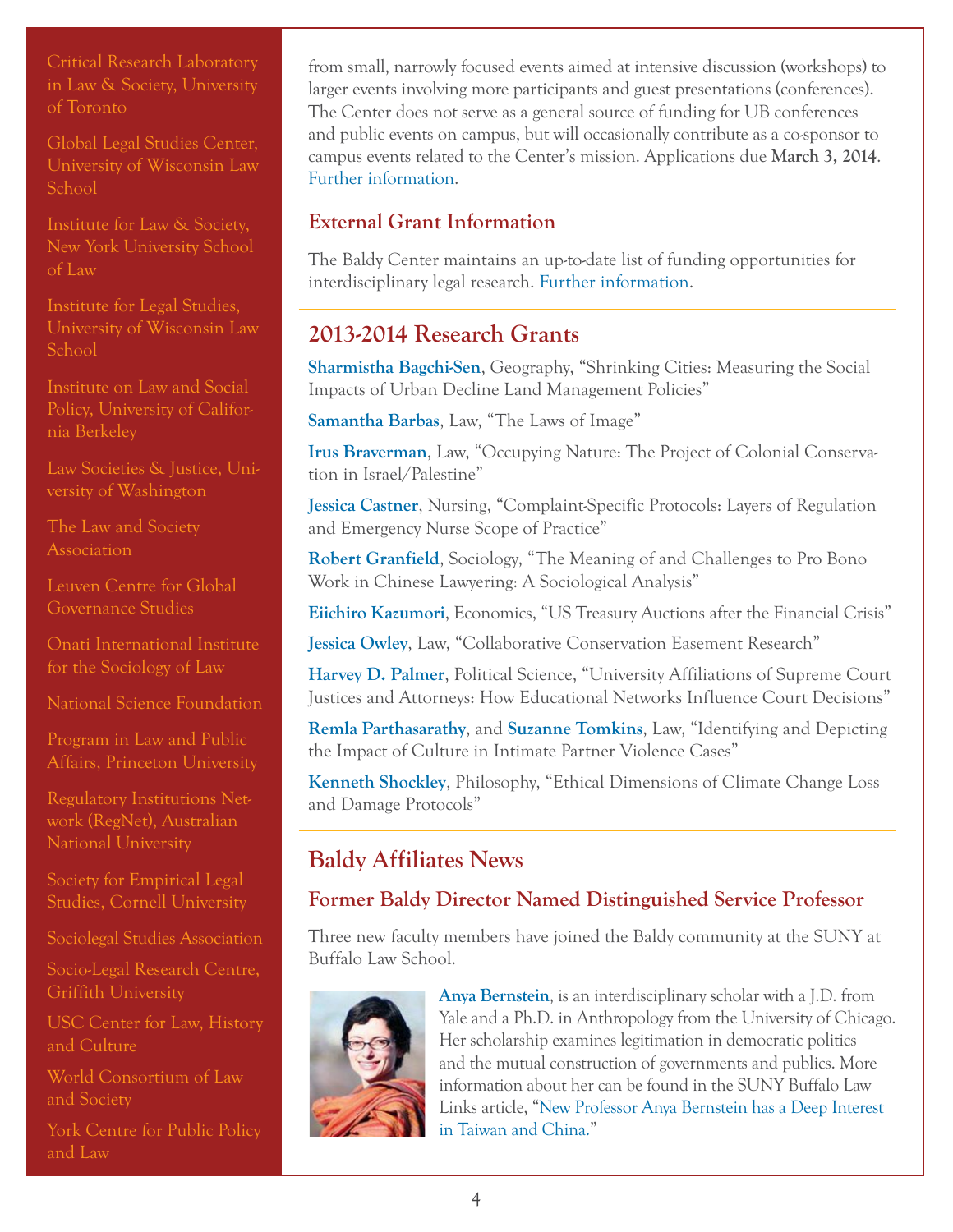#### **Baldy Affiliates News**

[Nancy Denton's Talk Covered](http://buffalo.us6.list-manage.com/track/click?u=9c469ba21bc97eb026344d1d7&id=d4f60d380c&e=4ce4c6afb2)  [in UB Reporter](http://buffalo.us6.list-manage.com/track/click?u=9c469ba21bc97eb026344d1d7&id=d4f60d380c&e=4ce4c6afb2)

[UB Announces Global Tran](http://buffalo.us6.list-manage.com/track/click?u=9c469ba21bc97eb026344d1d7&id=b418650023&e=4ce4c6afb2)[script Notation](http://buffalo.us6.list-manage.com/track/click?u=9c469ba21bc97eb026344d1d7&id=b418650023&e=4ce4c6afb2)



**[Luis E. Chiesa's](http://buffalo.us6.list-manage.com/track/click?u=9c469ba21bc97eb026344d1d7&id=870245e6e0&e=4ce4c6afb2)** research lies at the intersection of criminal law, philosophy, and comparative law. He earned his J.D. at the University of Puerto Rico School of Law, and his masters of law and Ph.D. at Columbia University. More information can be found in the SUNY Buffalo Law Links artice, "[Luis Chiesa comes from](http://buffalo.us6.list-manage.com/track/click?u=9c469ba21bc97eb026344d1d7&id=f6ec648f45&e=4ce4c6afb2)  [a legal-minded family.](http://buffalo.us6.list-manage.com/track/click?u=9c469ba21bc97eb026344d1d7&id=f6ec648f45&e=4ce4c6afb2)"



**[Anjana Malhotra](http://buffalo.us6.list-manage.com/track/click?u=9c469ba21bc97eb026344d1d7&id=47b9c5891d&e=4ce4c6afb2)** researches immigration law, constitutional law and international human rights, with a particular focus on substantive theories of equality and access to justice. Malhotra studied anthropology at Duke University, and received her J.D. from New York University. She will teach a seminar on theories of social justice lawyering as well as establish a new immigrant justice and human rights clinic.

More information about her can be found in the SUNY Buffalo Law Links article, ["Anjana Malhotra will Establish an Immigrant Justice and Human Rights Clinic."](http://buffalo.us6.list-manage.com/track/click?u=9c469ba21bc97eb026344d1d7&id=d0d75c07d0&e=4ce4c6afb2)

# <span id="page-4-0"></span>**Conferences**



#### **September 19-20, 2013** *"Workshop on Race, Space, and Exclusion"*

This workshop focused on persistent and more recent, in-

novative spatial forms of racial exclusion in contemporary metropolises. The purpose of the workshop was to examine the connections between longstanding spatial mechanisms of racial exclusion and indirect, elusive spatial practices that have emerged in recent decades. The organizers plan to produce a publication that examines how different theoretical assump-

**Pictured above**: Keynote Speaker [Nancy Denton](http://buffalo.us6.list-manage.com/track/click?u=9c469ba21bc97eb026344d1d7&id=8a127a68ee&e=4ce4c6afb2), Professor of Sociology, University at Albany.

tions, approaches, and methods intersect, overlap and feed into each other to advance the understanding of racial exclusion and the consequences for urban minorities.



**Pictured above**: Conference organizer, [Kathryn Friedman](http://buffalo.us6.list-manage.com/track/click?u=9c469ba21bc97eb026344d1d7&id=0083217045&e=4ce4c6afb2).

#### **October 3-4, 2013**

*"The Great Lakes Futures Project: Policy Pathways Toward a Socio-Ecologically Sustainable Future for the Great Lakes-St. Lawrence River Basin"* 

This conference reviewed the policy and governance implications of recommendations developed by an international, interdisciplinary research network of 16 Canadian and U.S. institutions. The goal of the project is to clarify the key drivers and threats to long term flourishing in the Great Lakes Region.

### **November 15-16, 2013**

*["ClassCrits VI Workshop: Stuck in Forward? Debt, Austerity and the Possibilities of the Political](http://buffalo.us6.list-manage.com/track/click?u=9c469ba21bc97eb026344d1d7&id=6eb7a176b2&e=4ce4c6afb2)"*

This conference will be held at the Southwestern Law School in Los Angeles, CA. Hosted by Southwestern Law Review and cosponsored by The Baldy Center for Law & Social Policy, it will bring together scholars, economists, activists, policymakers, and others to critically examine and take stock of who wins, who loses, how the law facilitates the hierarchical and spatial distribution of winners and losers, and how to use law and politics to develop both real and utopian interstitial spaces of classlessness within the new post-recession global order.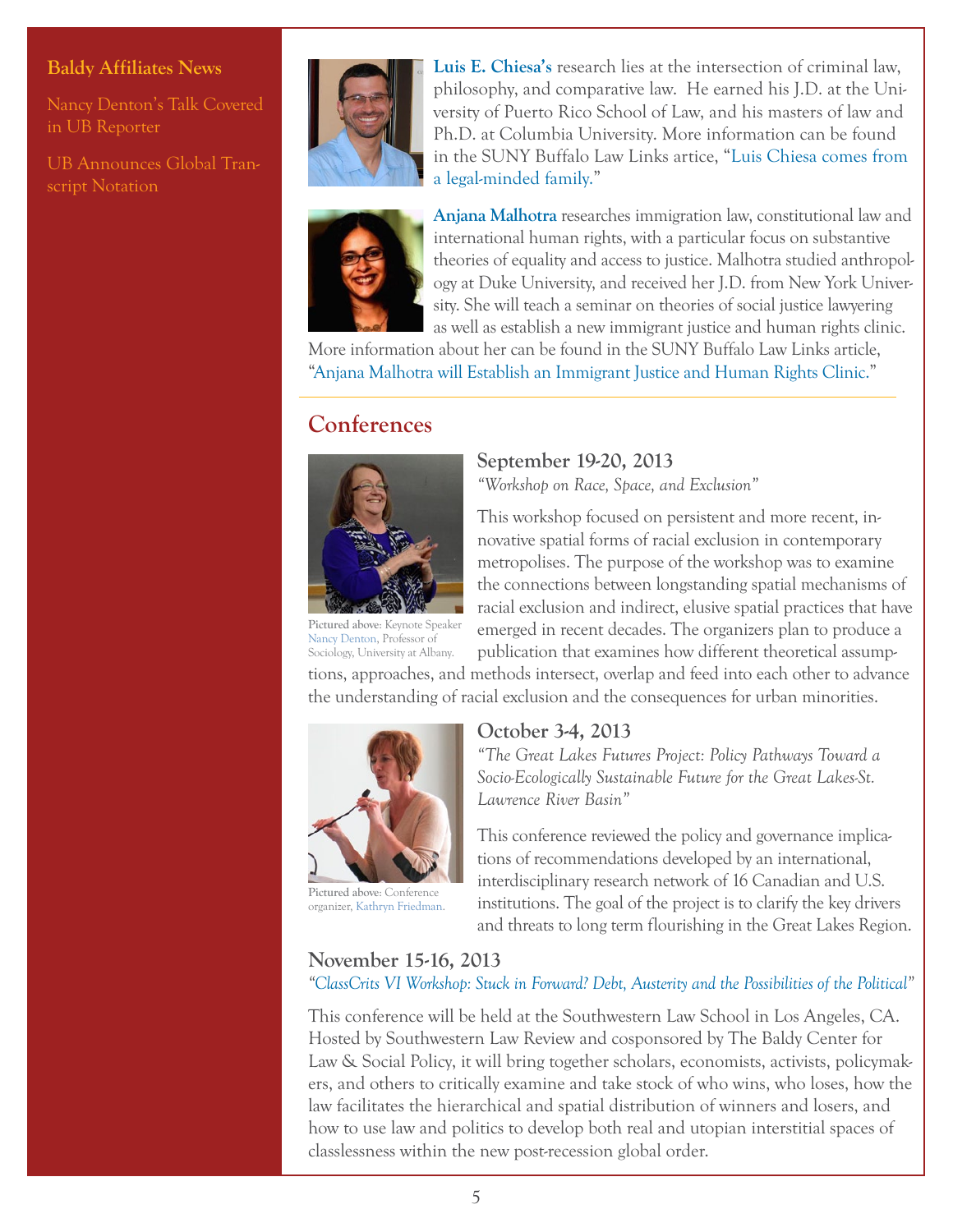# <span id="page-5-0"></span>**Speakers**

### **Fall 2013**

#### **Thursday, Sept 12, 2013**

[Patrick Bellegarde-Smith](http://buffalo.us6.list-manage1.com/track/click?u=9c469ba21bc97eb026344d1d7&id=913aba6685&e=4ce4c6afb2), Professor Emeritus, Department of Africology, University of Wisconsin Milwaukee *"Entwined Spirits, Cosmological Truths, and Natural Order: Ideas of the "Feminine" in Vodou and Cultural Erasures"*

#### **Friday, Sept 20, 2013**

[Nancy Denton,](http://buffalo.us6.list-manage2.com/track/click?u=9c469ba21bc97eb026344d1d7&id=0b985d8a18&e=4ce4c6afb2) Professor of Sociology, University at Albany *"Race and Segregation in America: Continuities and Changes""Entwined Spirits,*

#### **Friday, Oct 11, 2013**

[Randolph Roth](http://buffalo.us6.list-manage.com/track/click?u=9c469ba21bc97eb026344d1d7&id=7790db2753&e=4ce4c6afb2), Professor of History and Director of Undergraduate Studies, Ohio State University *"Biology, Psychology, and the Deep History of Homicide"*

#### **Wednesday, Oct 16, 2013**

[Masayuki Murayama](http://buffalo.us6.list-manage1.com/track/click?u=9c469ba21bc97eb026344d1d7&id=efbf5c49f7&e=4ce4c6afb2), Leading Japanese Sociologist of Law, Meiji University

#### **Friday, Oct 18, 2013**

[Or Bassok](http://buffalo.us6.list-manage1.com/track/click?u=9c469ba21bc97eb026344d1d7&id=d6de27b135&e=4ce4c6afb2), Baldy Center Post-Doctoral Fellow, SUNY Buffalo Law School *"The Court Cannot Hold"*

#### **Friday, Nov 8, 2013**

[Joyce Sterling](http://buffalo.us6.list-manage.com/track/click?u=9c469ba21bc97eb026344d1d7&id=3c0ebbf020&e=4ce4c6afb2), Professor of Law, University of Denver, and [Bryant Garth](http://buffalo.us6.list-manage.com/track/click?u=9c469ba21bc97eb026344d1d7&id=feb5dc5cda&e=4ce4c6afb2),Chancellor's Professor of Law, University of California, Irvine *"Data, Polemics, and Panics: The After the JD Project and Legal Education Reform."*

#### **Friday, Dec 6, 2013**

[Christine Farley](http://buffalo.us6.list-manage2.com/track/click?u=9c469ba21bc97eb026344d1d7&id=0e35875363&e=4ce4c6afb2), Professor of Law, American University College of Law *"Data, Polemics, and Panics: The After the JD Project and Legal Education Reform."*

#### **Friday, Dec 13, 2013**

Paul Williams, Haudenosaunee Lawyer *"Understanding the Great Law."*

#### **Spring 2014**

#### **Tuesday, Jan 17, 2014**

[Annelise Riles,](http://buffalo.us6.list-manage.com/track/click?u=9c469ba21bc97eb026344d1d7&id=116b020059&e=4ce4c6afb2) Jack G. Clarke Professor of Far East Legal Studies and Professor of Anthropology, Cornell University Law School

#### **Friday, Feb 7, 2014**

[Serena Mayeri,](http://buffalo.us6.list-manage.com/track/click?u=9c469ba21bc97eb026344d1d7&id=f633442b72&e=4ce4c6afb2) Professor of Law and History, University of Pennsylvania Law School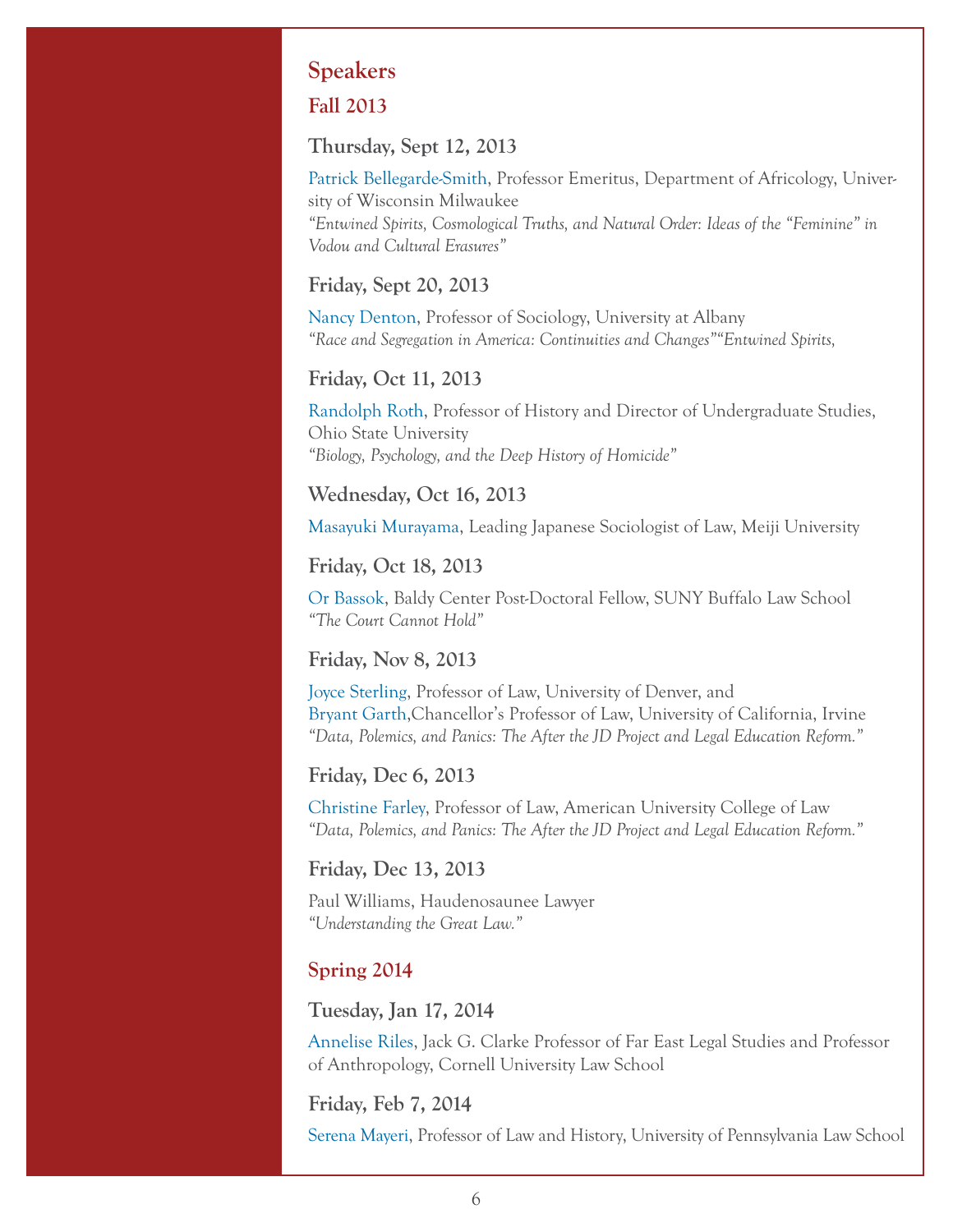#### **Friday, Mar 7, 2014**

[Amy Kapczynski](http://buffalo.us6.list-manage.com/track/click?u=9c469ba21bc97eb026344d1d7&id=8e72aaa33d&e=4ce4c6afb2), Associate Professor of Law and Director, Global Health Justice Partnership, Yale Law School

**Friday, Mar 14, 2014**

[Eduardo Penalver](http://buffalo.us6.list-manage.com/track/click?u=9c469ba21bc97eb026344d1d7&id=f284b03d26&e=4ce4c6afb2), Professor of Law, University of Chicago

**Friday, Apr 11, 2014**

[Aziz Rana,](http://buffalo.us6.list-manage2.com/track/click?u=9c469ba21bc97eb026344d1d7&id=8be719cefd&e=4ce4c6afb2) Associate Professor of Law, Cornell University Law School

**Date TBA**

[David Kennedy,](http://buffalo.us6.list-manage1.com/track/click?u=9c469ba21bc97eb026344d1d7&id=1f71e646d3&e=4ce4c6afb2) Professor, Harvard Law School

# <span id="page-6-0"></span>**Book Manuscript Workshops Fall 2013**

**Friday, Sept 13, 2013**

*[Toni Pressley-Sanon](http://buffalo.us6.list-manage.com/track/click?u=9c469ba21bc97eb026344d1d7&id=adc7d916bd&e=4ce4c6afb2), [Transnational Studies](http://buffalo.us6.list-manage.com/track/click?u=9c469ba21bc97eb026344d1d7&id=0f68adbf06&e=4ce4c6afb2)*  Istwa: Haitian History, Memory, and the Cultural Imagination **Commentators**: [Patrick Bellegarde Smith](http://buffalo.us6.list-manage.com/track/click?u=9c469ba21bc97eb026344d1d7&id=bdfc111c65&e=4ce4c6afb2), [LeGrace Benson](http://buffalo.us6.list-manage1.com/track/click?u=9c469ba21bc97eb026344d1d7&id=3b173af2f0&e=4ce4c6afb2)



**From Left to Right**: Toni Pressley-Sanon, Patrick Belle-garde Smith, LeGrace Benson

**Friday, Dec 6, 2013**

[Irus Braverman](http://buffalo.us6.list-manage.com/track/click?u=9c469ba21bc97eb026344d1d7&id=8ddc2de151&e=4ce4c6afb2), [Law](http://buffalo.us6.list-manage.com/track/click?u=9c469ba21bc97eb026344d1d7&id=5e8552761a&e=4ce4c6afb2) *Wild Life: The Nature of \*In Situ \*and \*Ex Situ\* Conservation*  **Commentators**: [Carrie Friese,](http://buffalo.us6.list-manage.com/track/click?u=9c469ba21bc97eb026344d1d7&id=1ca900085c&e=4ce4c6afb2) [Jame Igoe](http://buffalo.us6.list-manage2.com/track/click?u=9c469ba21bc97eb026344d1d7&id=7798cbcdc9&e=4ce4c6afb2), [Jamie](http://buffalo.us6.list-manage1.com/track/click?u=9c469ba21bc97eb026344d1d7&id=e89aa162da&e=4ce4c6afb2)  [Lorimer,](http://buffalo.us6.list-manage1.com/track/click?u=9c469ba21bc97eb026344d1d7&id=e89aa162da&e=4ce4c6afb2) [Michael Smith](http://buffalo.us6.list-manage1.com/track/click?u=9c469ba21bc97eb026344d1d7&id=9067cef3d0&e=4ce4c6afb2)

# <span id="page-6-1"></span>**Law and Society News**

#### **[The Conference on Empirical Legal Studies \(CELS\)](http://buffalo.us6.list-manage1.com/track/click?u=9c469ba21bc97eb026344d1d7&id=eefe8c269b&e=4ce4c6afb2)**

The conference features original empirical legal scholarship by leading scholars from a diverse range of fields.

The 8th annual CELS will take place on Oct 25-26, 2013, at Penn Law School. Philadelphia, PA

#### **[2014-2015 Fellowships at Princeton University's Program in Law and](http://buffalo.us6.list-manage.com/track/click?u=9c469ba21bc97eb026344d1d7&id=22524dfffc&e=4ce4c6afb2)  [Public Affairs](http://buffalo.us6.list-manage.com/track/click?u=9c469ba21bc97eb026344d1d7&id=22524dfffc&e=4ce4c6afb2)**

Deadline is Nov 4th, 2013 [More Information](http://buffalo.us6.list-manage.com/track/click?u=9c469ba21bc97eb026344d1d7&id=751d7091ba&e=4ce4c6afb2)

#### **[Onati Workshops](http://buffalo.us6.list-manage.com/track/click?u=9c469ba21bc97eb026344d1d7&id=811ea2654f&e=4ce4c6afb2)**

The Oñati Institute welcomes applications to organize workshops on topics within the broad field of law in society. It provides a very congenial location for discussions and interactions among a relatively small group of researchers. Deadline is Feb 17, 2014

[International Institute for the Sociology of Law](http://buffalo.us6.list-manage1.com/track/click?u=9c469ba21bc97eb026344d1d7&id=fbf8186095&e=4ce4c6afb2)  [Instituto Internacional de Sociología Jurídica](http://buffalo.us6.list-manage.com/track/click?u=9c469ba21bc97eb026344d1d7&id=359f91da9c&e=4ce4c6afb2)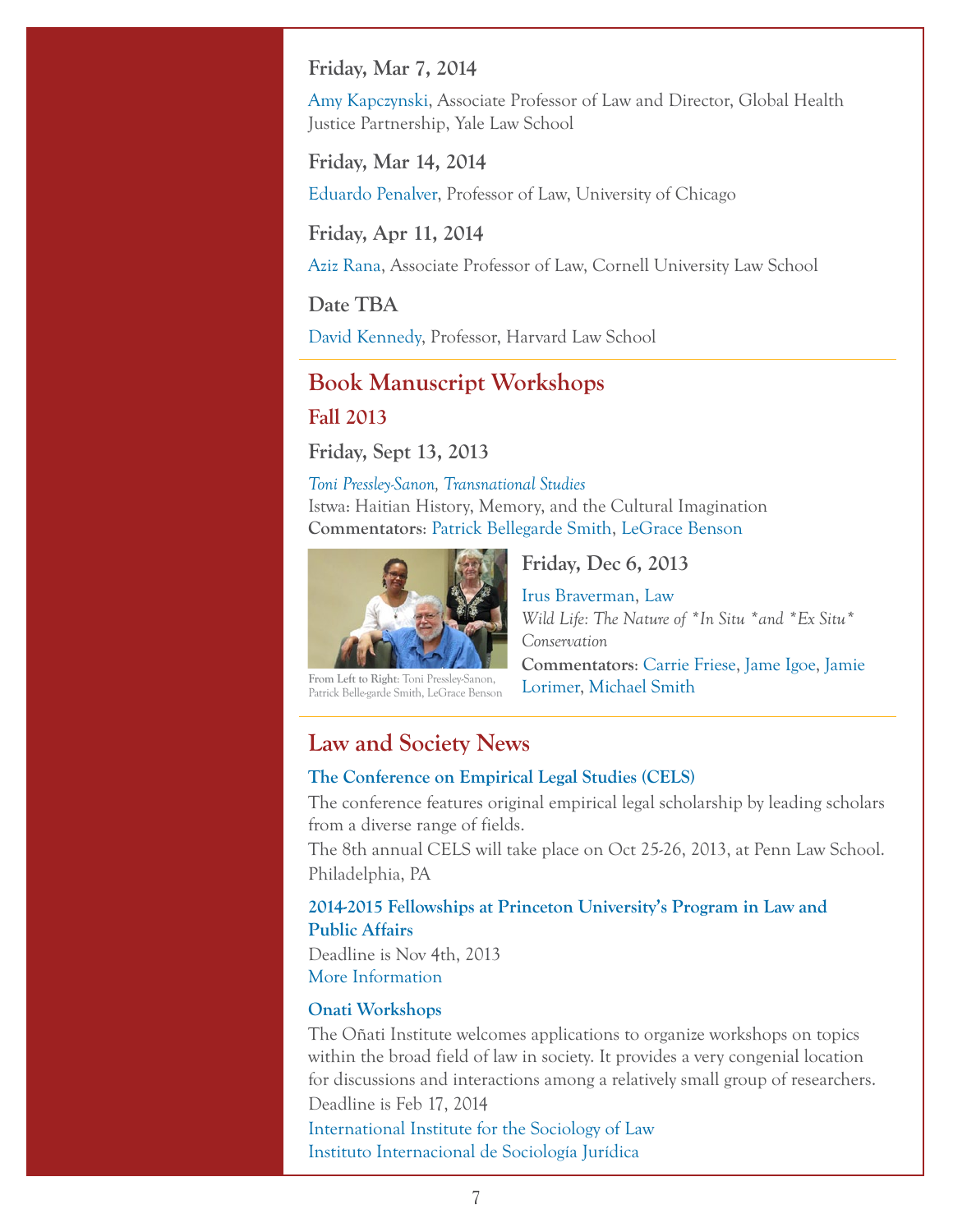#### **[UK Socio-Legal Studies Association Annual Conference](http://buffalo.us6.list-manage.com/track/click?u=9c469ba21bc97eb026344d1d7&id=9081ddd30e&e=4ce4c6afb2)**

[Robert Gordon University, Aberdeen, Scotland](http://buffalo.us6.list-manage.com/track/click?u=9c469ba21bc97eb026344d1d7&id=55943d8112&e=4ce4c6afb2)  Theme TBA Apr 9-11, 2014

#### **[Law and Society Association Annual Meeting](http://buffalo.us6.list-manage2.com/track/click?u=9c469ba21bc97eb026344d1d7&id=5472c466a8&e=4ce4c6afb2)**

*"Law and Inequalities: Global and Local"*

The 2014 program theme returns to a question central to the Association's founding: the role of law and legal institutions in sustaining, creating, interrogating, and ameliorating inequalities. May 29-Jun 1 2014 Minneapolis, MN

#### **[XVIII ISA World Congress of Sociology](http://buffalo.us6.list-manage.com/track/click?u=9c469ba21bc97eb026344d1d7&id=316985689b&e=4ce4c6afb2)**

*"Facing an Unequal World: Challenges for Global Sociology"*  July 13-19 2014

### <span id="page-7-0"></span>**The Baldy Center Advisory Council**



The Baldy Center for Law & Social Policy Advisory Council provides guidance and makes recommendations regarding the Center's future, vision, mission and policies. The members of the council are (below, left to right)

**[Sharmistha Bagchi-Sen](http://buffalo.us6.list-manage2.com/track/click?u=9c469ba21bc97eb026344d1d7&id=cd84787078&e=4ce4c6afb2)** (Professor and Chair of Geography) Research on international business, high technology innovation, labor markets and the aging workforce.

**[Guyora Binder](http://buffalo.us6.list-manage.com/track/click?u=9c469ba21bc97eb026344d1d7&id=bc772f0be9&e=4ce4c6afb2)** (SUNY Distinguished Professor of Law) Research in the areas of jurisprudence, criminal law, constitutional law, and international law.

**[Stephanie Phillips](http://buffalo.us6.list-manage.com/track/click?u=9c469ba21bc97eb026344d1d7&id=3bd1afa2cc&e=4ce4c6afb2)** (Professor of Law) Founding member of the Workshop on Critical Race Theory. Research interests in law and religion, and interactions between race, gender, and sexuality.

**[Kenneth Shockley](http://buffalo.us6.list-manage.com/track/click?u=9c469ba21bc97eb026344d1d7&id=4e836c2e74&e=4ce4c6afb2)** (Associate Professor of Philosophy) Research on indirect consequentialism, problems of partiality and the normative requirements of group membership, environmental values and public policy.

**[Mateo Taussing-Rubbo](http://buffalo.us6.list-manage.com/track/click?u=9c469ba21bc97eb026344d1d7&id=7d7f7512cd&e=4ce4c6afb2)** (Professor of Law) Research on the reshaping of legal categories such as citizenship, sovereignty, and property through the deployment of powerful social and political categories such as sacrifice and gift.

**[Mary Nell Trautner](http://buffalo.us6.list-manage.com/track/click?u=9c469ba21bc97eb026344d1d7&id=201063bbdb&e=4ce4c6afb2)** (Associate Professor of Sociology) Research in the areas of sociology of law; gender, sexuality, and the body; also labor and organizations.

**[David A. Westbrook](http://buffalo.us6.list-manage2.com/track/click?u=9c469ba21bc97eb026344d1d7&id=79236cee0f&e=4ce4c6afb2)** (Professor of Law) Research about the social and intellectual consequences of contemporary political economy. Teaches on business and international topics, including basic courses in corporations, contracts and international law.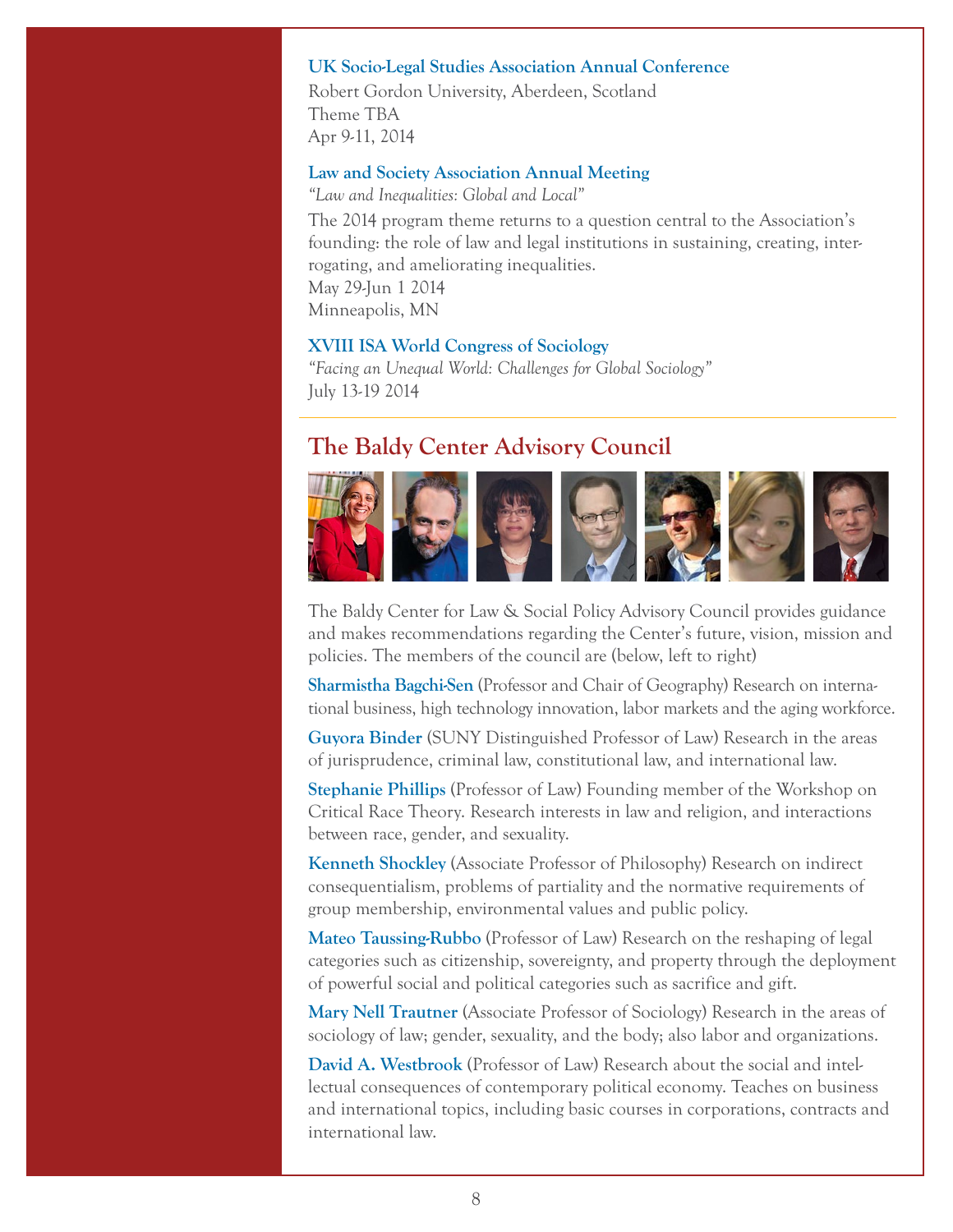# <span id="page-8-0"></span>**The Baldy Center Staff**



**[Errol Meidinger](http://buffalo.us6.list-manage.com/track/click?u=9c469ba21bc97eb026344d1d7&id=e3dbb50862&e=4ce4c6afb2)** is the Director of the Baldy Center. He is the Margaret W. Wong Professor of Law, an Adjunct Professor of Sociology at SUNY Buffalo, and also an Honorary Professor at the University of Freiburg. His recent research has focused on efforts to use "supra-governmental" regulatory programs, such as environmental certification and fair labor standards programs, to

improve the social and environmental performance of business. He is currently working on two related research projects, one focusing on interactions among state and non-state transnational governance organizations and another on the growing use by governments of limitations on access to their markets to promote environmentally and socially desirable behavior in other states. He earned his JD and Ph.D. (Sociology) at Northwestern University.



**[Laura Wirth](http://buffalo.us6.list-manage.com/track/click?u=9c469ba21bc97eb026344d1d7&id=49223d7540&e=4ce4c6afb2)** is the Assistant Director of the Baldy Center. She holds a masters degree in Interdisciplinary Social Sciences from the State University of New York at Buffalo. She is responsible for organizing and coordinating the Baldy Center's activities, managing the daily operations and Center staff, maintaining the budget, administering the grant application and award processes

for affiliated faculty and fellows, and overseeing event planning and public communications.



**[Caroline Funk](http://buffalo.us6.list-manage.com/track/click?u=9c469ba21bc97eb026344d1d7&id=8675dc3292&e=4ce4c6afb2)** is the Baldy Center Research Associate. She holds a Ph.D. from the University of Wisconsin and specializes in the archaeology of human/environment relationships. She has worked in multidisciplinary and multinational teams in Russia, Portugal, and Alaska to answer questions about the intersection of cultural and environmental histories. Caroline currently

leads a multidisciplinary research program in the Rat Islands, western Aleutians, Alaska, investigating the long-term history of human use of the region, and the impact of small-scale societies on the environment. Caroline's primary role is to work with Baldy Center staff and affiliated faculty to develop funding proposals.



**Veronica Bartikofsky** is the Baldy Center Events Assistant. She has extensive experience in the financial sector as a Branch Manager in retail banking and as a Branch Administrator in the investment industry. She assists with implementing and organizing events that the Center hosts each year, including conferences, guest speakers, and workshops.



**Zoe Leach** is the Baldy Center Research Assistant. She earned her Master's Degree in Business Administration from Medaille College in 2011, and has a Bachelor's Degree in the Fine Arts from The Cooper Union. Zoe's work supports the full range of Baldy Center activities.